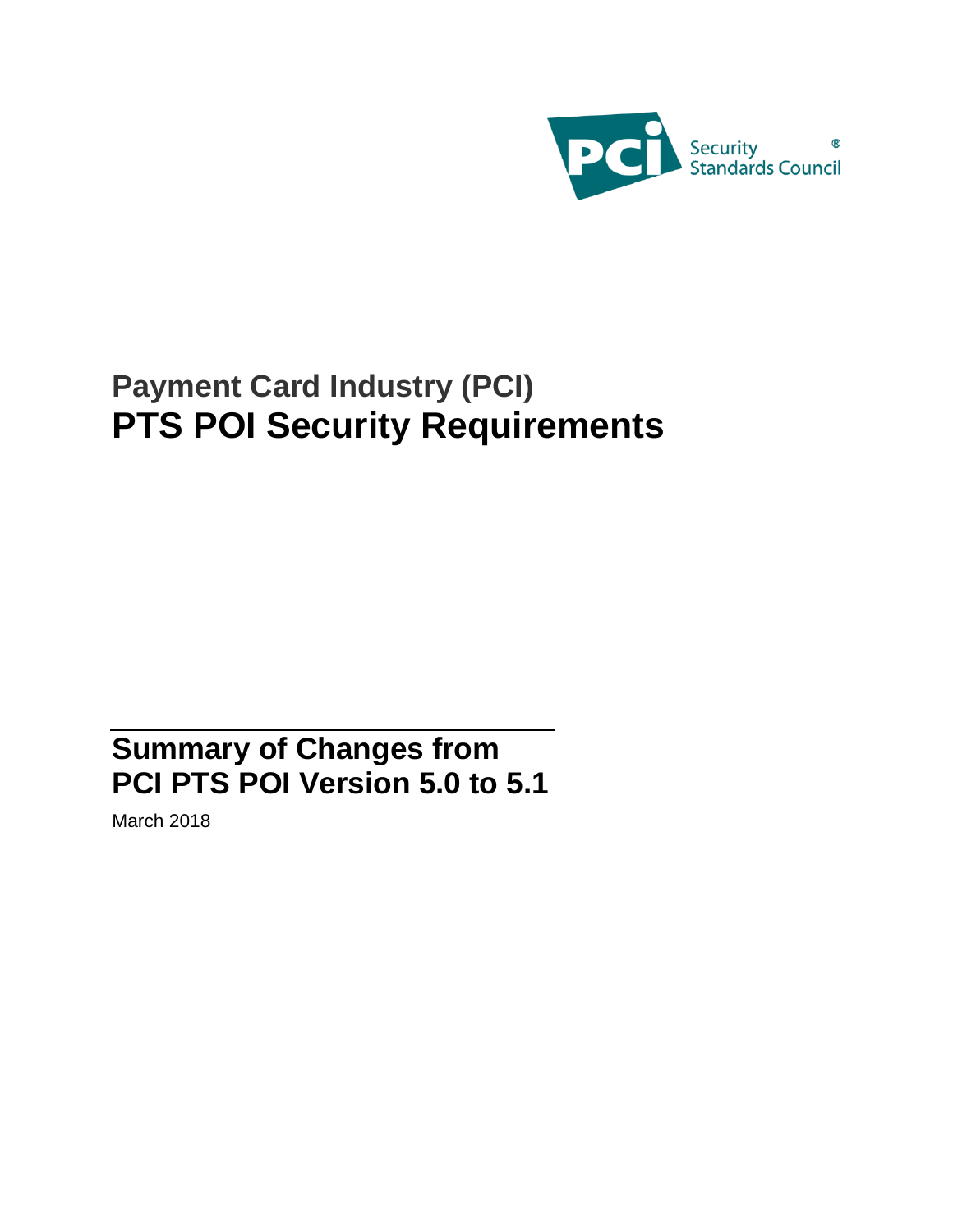

## **PCI PTS POI Summary of Changes**

This document provides a summary of changes to the PTS POI version 5.0 family of documents from version 5.0 to version 5.1. Section 1 below provides an overview of the types of changes included in Version 5.1. Section 2 on the following pages provides a summary of material changes.

#### **Section 1: Documents and Change Types**

| <b>Abbreviation</b> | <b>Document Title</b>                                      |
|---------------------|------------------------------------------------------------|
| SR                  | <b>PCI PTS POI Modular Security Requirements</b>           |
| DTR.                | PCI PTS POI Modular Derived Test Requirements              |
| VQ                  | <b>PCI PTS POI Modular Evaluation Vendor Questionnaire</b> |
| PG.                 | PCI PTS POI Device Testing and Approval Program Guide      |

| <b>Change Type</b>        | <b>Definition</b>                                                                                                                          |
|---------------------------|--------------------------------------------------------------------------------------------------------------------------------------------|
| Additional Guidance       | Explanation, definition, and/or instruction to increase understanding<br>or provide further information or guidance on a particular topic. |
| <b>Requirement Change</b> | To reflect the addition or modification or deletion of requirements.                                                                       |

*Note: The changes above do not include those that are corrections of grammar or typographical errors or other rephrasing of existing statements.*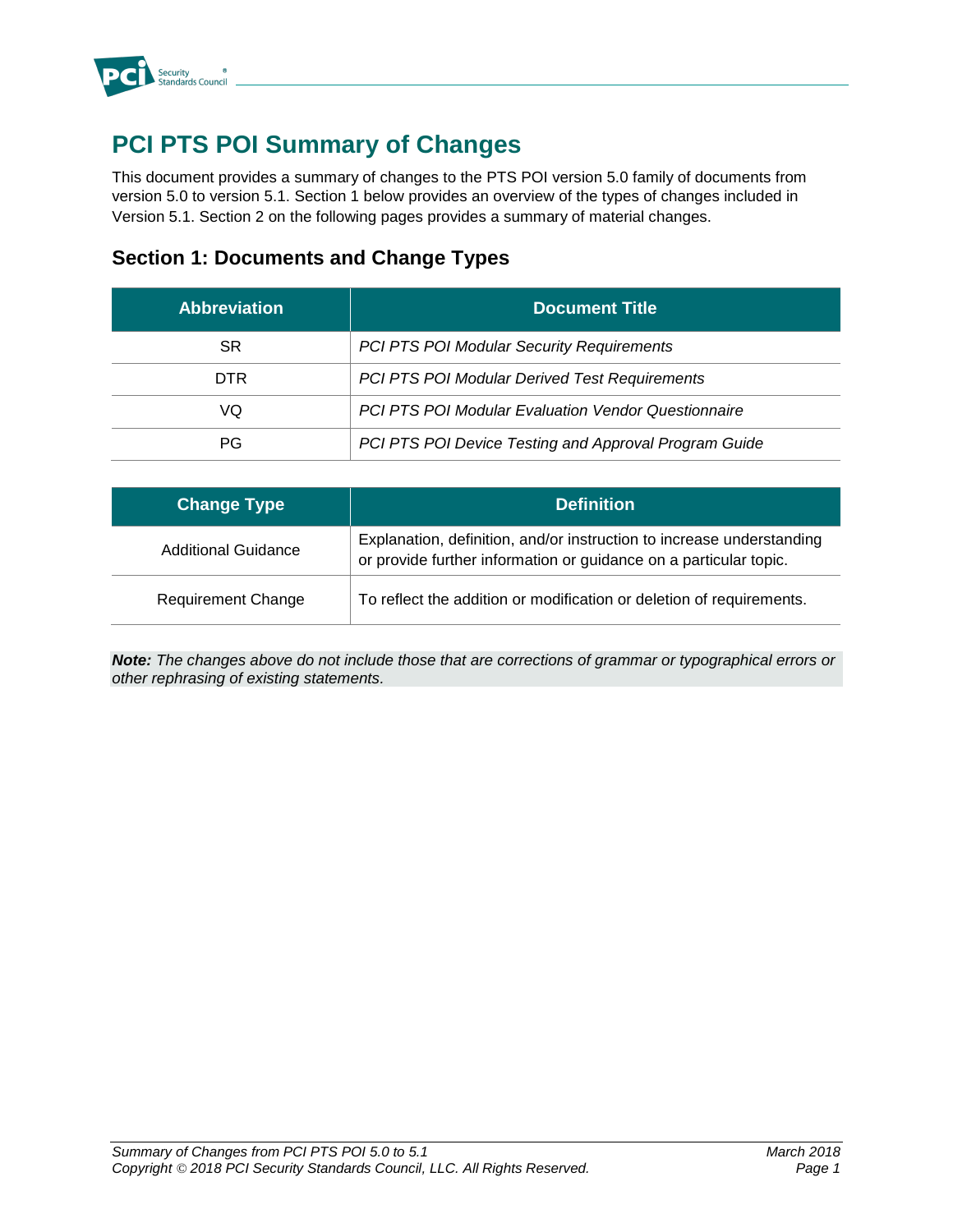

### **Section 2: Summary of Material Changes**

| <b>Document and</b><br><b>Reference</b> | <b>Change</b>                                                                                                                                                                                                                              | <b>Type</b>                                      |  |  |
|-----------------------------------------|--------------------------------------------------------------------------------------------------------------------------------------------------------------------------------------------------------------------------------------------|--------------------------------------------------|--|--|
|                                         | <b>Security Requirements</b>                                                                                                                                                                                                               |                                                  |  |  |
| $SR - Related$<br>Publications          | Added additional ANSI and NIST reference documents.                                                                                                                                                                                        | Additional<br>Guidance                           |  |  |
| $SR - Required$<br>Device Information   | Added check box for new Secure Card Reader PIN (SCRP)<br>approval class.                                                                                                                                                                   | Additional<br>Guidance                           |  |  |
| $SR - Evaluation$<br>Module Information | Split out Key Management - PIN Encryption between TDEA and<br>AES.                                                                                                                                                                         | Additional<br>Guidance                           |  |  |
| $SR - D1$                               | Stipulated that new SCRP approval class requires an attack<br>potential of 26 for identification and initial exploitation, with a<br>minimum of 13 for exploitation.                                                                       | Requirement<br>Change                            |  |  |
| $SR - K24$                              | Added new requirement for secure enablement tokens required<br>from the Software-based PIN on COTS (SPoC) monitoring<br>system for operation of the SCRP.                                                                                  | Requirement<br>Change                            |  |  |
| $SR - Appendix B$                       | Amended Applicability of Requirements for new SCRP approval<br>class.                                                                                                                                                                      | Additional<br>Guidance                           |  |  |
| $SR - Glossary$                         | Added "Authentication Code," "Commercial off-the-shelf<br>(COTS)," " Key-distribution host (KDH)," "Monitoring System,"<br>"Monitor Token," "SCRP," and "SPoC". Modified "Check Value."                                                    | Additional<br>Guidance                           |  |  |
| <b>Derived Test Requirements</b>        |                                                                                                                                                                                                                                            |                                                  |  |  |
| DTR - General                           | Made additional modifications to introduction and throughout<br>test steps to define report and testing expectations and to<br>harmonize language.                                                                                         | Additional<br>Guidance                           |  |  |
| DTR A1                                  | Added additional guidance:<br>SCRPs must be capable of providing information to a<br>query from the payment application to indicate if in a<br>tamper state.<br>Added additional test step for physical protections of<br>microprocessors. | Additional<br>Guidance/<br>Requirement<br>Change |  |  |
| DTR A4                                  | Modified and added additional detail to test steps for use of<br>acoustic capture in determining PIN data.                                                                                                                                 | Additional<br>Guidance                           |  |  |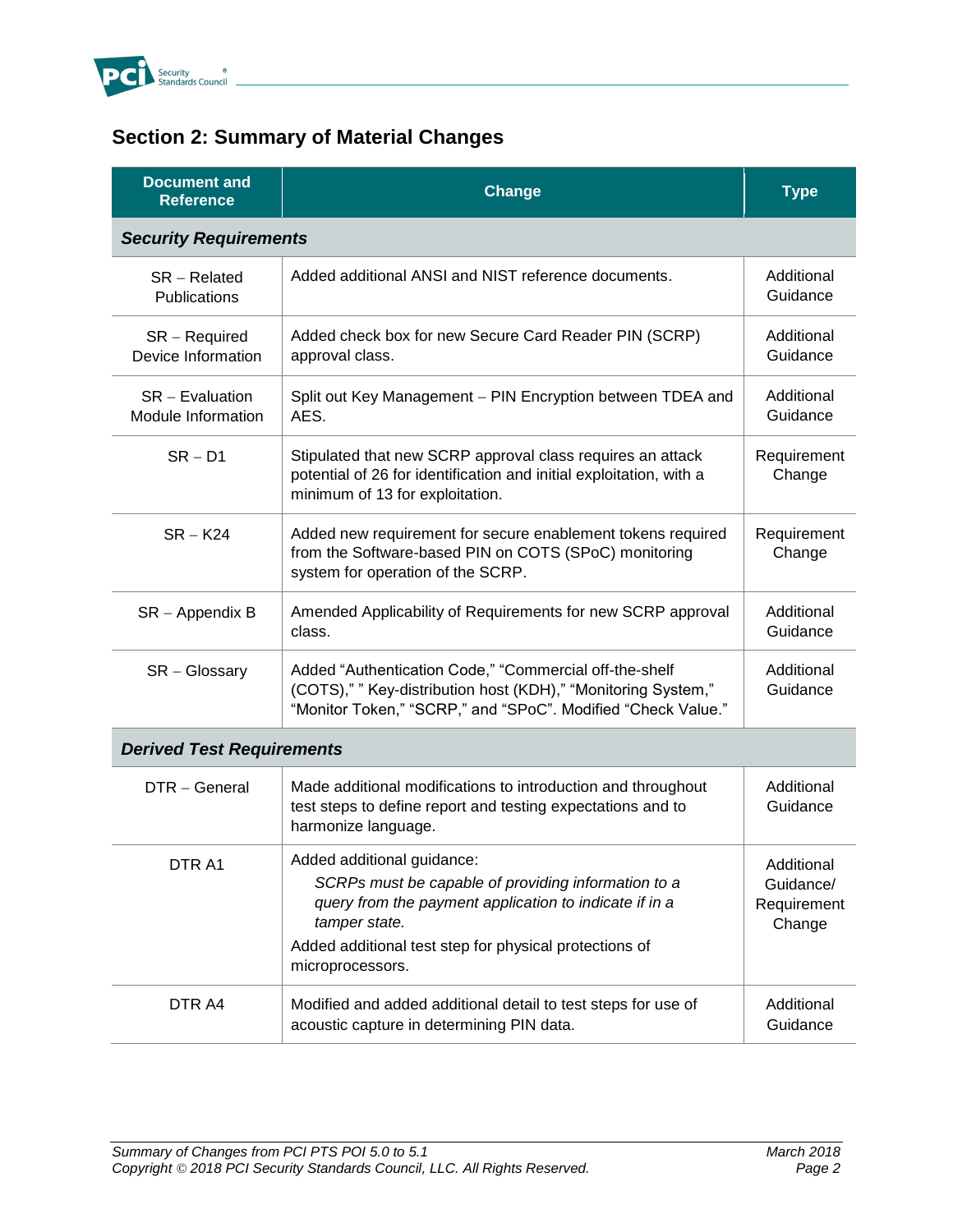

| <b>Document and</b><br><b>Reference</b> | <b>Change</b>                                                                                                                                                                                                                                                                                                                                                                                   | <b>Type</b>            |
|-----------------------------------------|-------------------------------------------------------------------------------------------------------------------------------------------------------------------------------------------------------------------------------------------------------------------------------------------------------------------------------------------------------------------------------------------------|------------------------|
| DTR <sub>A5</sub>                       | Added additional guidance and a test step to reflect:<br>SCA tests shall be performed in accordance with<br>Appendix F including the scope of side-channel testing<br>necessary to validate the device's compliance based on<br>the identification of relevant keys below and taking into<br>consideration the appropriateness of testing re-use and<br>demonstrably effective countermeasures. | Additional<br>Guidance |
| DTR A8                                  | Modified and added additional detail to test steps for MSR<br>testing, including combined ICCR/MSR readers and for attacks<br>installing a second MSR reader.                                                                                                                                                                                                                                   | Additional<br>Guidance |
| DTR <sub>B1</sub>                       | Added clarification to guidance:<br>The device must perform an internal self-test<br>automatically at least once every day, in addition to<br>power-up (excludes wake-up from hibernation mode).                                                                                                                                                                                                | Additional<br>Guidance |
| <b>DTR B2/K13</b>                       | Added additional test step to clarify expectation for usage of<br>ASLR.                                                                                                                                                                                                                                                                                                                         | Additional<br>Guidance |
| <b>DTR B3/K10</b>                       | Added additional guidance for code considered firmware for<br><b>SCRs and SCRPs:</b><br>Other code that exists within the device that does not<br>provide security, and cannot impact security, is not<br>considered firmware under PCI requirements, except for<br>SCRs intended for use with COTS devices and SCRPs,<br>where all code is considered firmware.                                | Additional<br>Guidance |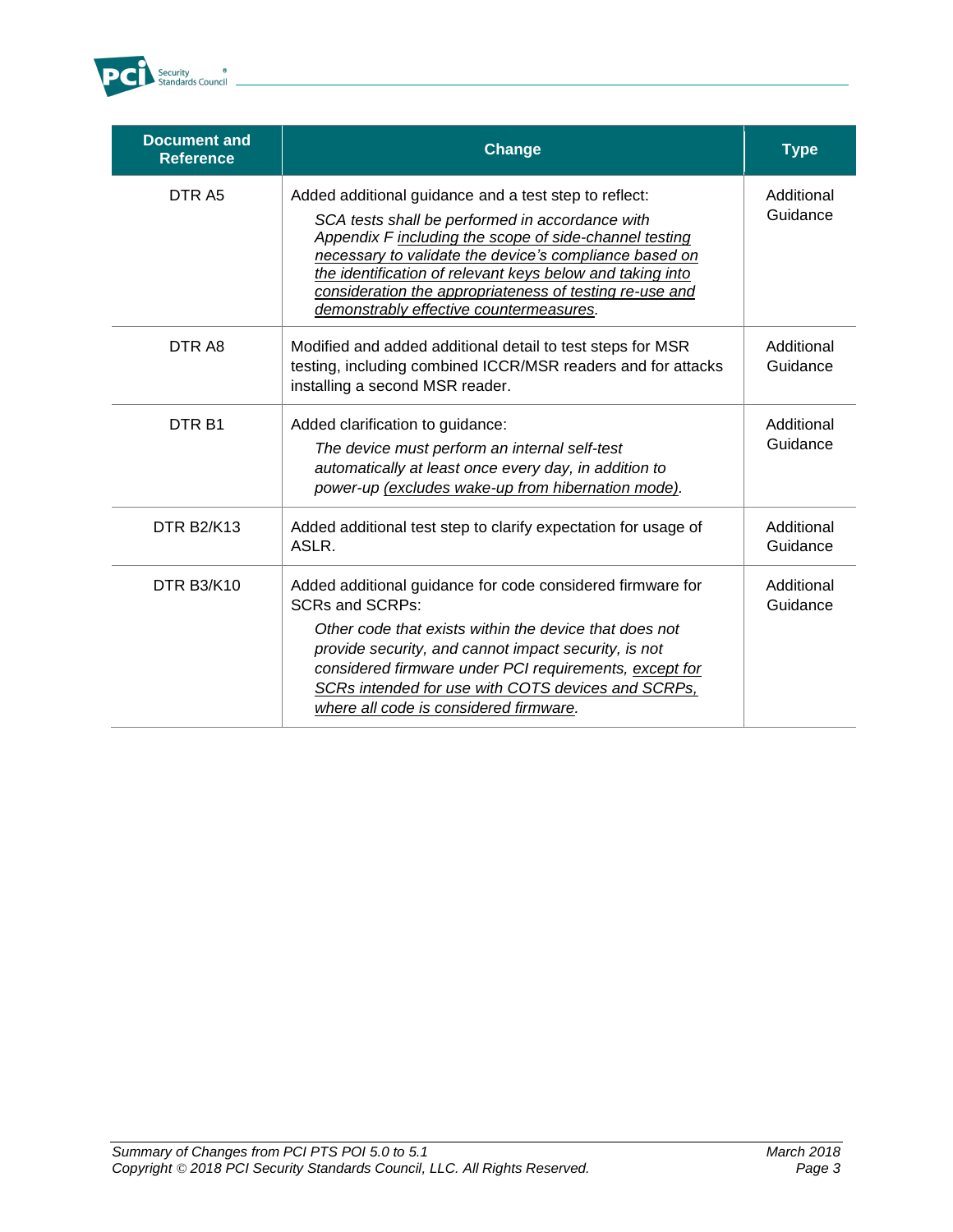

| <b>Document and</b><br><b>Reference</b> | Change                                                                                                                                                                                                                                                                                                                                                                                                                                                                                                                                                                                                                                                                                                                                                                                                                                                                                                                                                                                                                                                                                                                                                                                                                      | <b>Type</b>            |
|-----------------------------------------|-----------------------------------------------------------------------------------------------------------------------------------------------------------------------------------------------------------------------------------------------------------------------------------------------------------------------------------------------------------------------------------------------------------------------------------------------------------------------------------------------------------------------------------------------------------------------------------------------------------------------------------------------------------------------------------------------------------------------------------------------------------------------------------------------------------------------------------------------------------------------------------------------------------------------------------------------------------------------------------------------------------------------------------------------------------------------------------------------------------------------------------------------------------------------------------------------------------------------------|------------------------|
| DTR B4/K12                              | Added additional guidance and a test step for information that<br>must be provided by SCRs used with COTS devices and for<br>SCRPs, and how that information must be secured during<br>conveyance:<br>For SCRPs and SCRs intended for use with commercial-<br>off-the-shelf devices-e.g., mobile phones and<br>tablets-the SCRPs and SCRs must respond with their<br>model name/number, hardware version, firmware<br>version(s), and a unique device identifier to a query from<br>the payment application on the COTS device.<br>If done between physically and logically disparate<br>components it must use a secure channel as follows:<br>Each secure channel must provide mutual<br>authentication to uniquely identify each component<br>prior to exchanging sensitive data, as well as<br>protect against MITM and replay attacks.<br>Mutual authentication between the communicating<br>٠<br>components must be based on cryptography that<br>aligns with Appendix E of this document, "Minimum<br>and Equivalent Key Sizes and Strengths for<br>Approved Algorithms."<br>Cryptographic keys used to establish secure<br>channels between components and for data<br>encryption must be unique, except by chance. | Additional<br>Guidance |
| DTR <sub>B5</sub>                       | Added additional guidance for touchscreens:<br>Digit presses on touch-screen devices should never be<br>displayed.                                                                                                                                                                                                                                                                                                                                                                                                                                                                                                                                                                                                                                                                                                                                                                                                                                                                                                                                                                                                                                                                                                          | Additional<br>Guidance |
| DTR <sub>B9</sub>                       | Added additional guidance and modified test step for use of<br>SCRP for entropy:<br>B9 is mandatory for the SCRP approval class in order to<br>provide a source of entropy for the payment application.<br>It is a requirement that any random numbers used on the<br>COTS device for security purposes must be seeded from<br>a value provided from the RNG on an external SCRP.                                                                                                                                                                                                                                                                                                                                                                                                                                                                                                                                                                                                                                                                                                                                                                                                                                           | Additional<br>Guidance |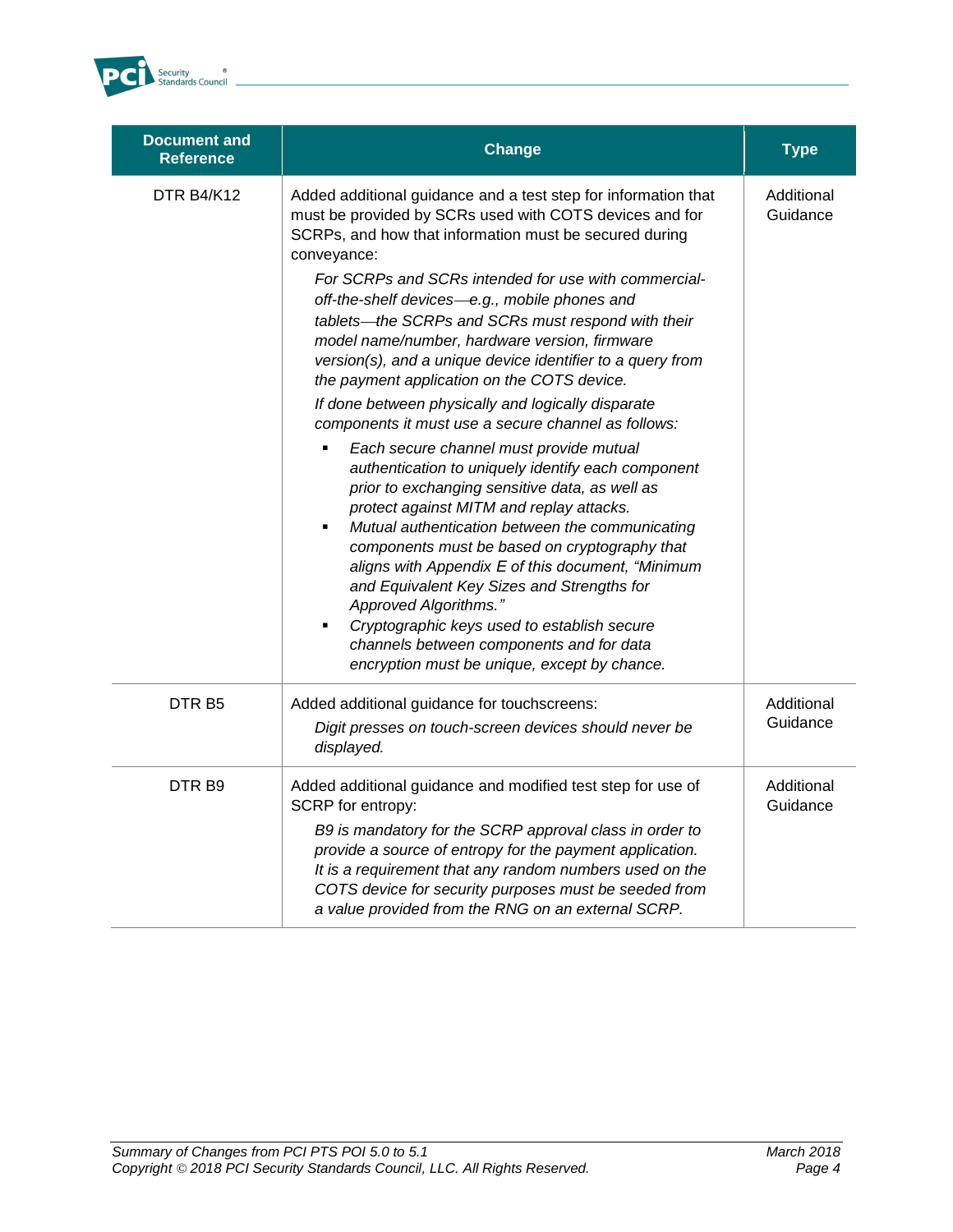

| <b>Document and</b><br><b>Reference</b> | <b>Change</b>                                                                                                                                                                                                                                                                                                                                                                                                                                                                                   | <b>Type</b>                                      |
|-----------------------------------------|-------------------------------------------------------------------------------------------------------------------------------------------------------------------------------------------------------------------------------------------------------------------------------------------------------------------------------------------------------------------------------------------------------------------------------------------------------------------------------------------------|--------------------------------------------------|
| <b>DTR B11/K17</b>                      | Added guidance from existing FAQs and added test steps for<br>remote key distribution using asymmetric techniques.<br>Added test step for cryptographic keys used by SCRP in<br>provisioning process, including that SCRPs shall only support<br>encrypted key loading methods.                                                                                                                                                                                                                 | Additional<br>Guidance/<br>Requirement<br>Change |
| DTR B <sub>12</sub>                     | Added additional guidance and test steps for PIN-block formats<br>and key-management techniques required or additionally<br>allowed to be used by SCRPs.                                                                                                                                                                                                                                                                                                                                        | Additional<br>Guidance/<br>Requirement<br>Change |
| DTR B <sub>20</sub>                     | Added additional guidance:<br>The Security policy should include the following sections:<br>General Description (DTRs B20.2 - B20.6)<br>٠<br>Installation and Guidance (DTRs B20.7-B20.18)<br>$\blacksquare$<br>Operation and Maintenance (DTRs B20.19 -<br>٠<br>B20.27)<br>Security (DTRs B20.28 - B20.33)<br>This is the minimum information that must be presented.<br>Additional information may be presented.<br>See Appendix H for an example of an acceptable<br>Security Policy layout. | Additional<br>Guidance                           |
| DTR <sub>D1</sub>                       | Added requirements for SCRP to test step, indicating attack<br>potential of at least 26 for identification and initial exploitation,<br>with a minimum of 13 for exploitation.                                                                                                                                                                                                                                                                                                                  | Requirement<br>Change                            |
| DTR <sub>D4</sub>                       | Added additional guidance for PIN blocks used with SCRP:<br>For an SCRP, this requirement is applied without<br>consideration of the conveyance of the PIN from the<br>payment application on the COTS device. The<br>conveyance of the PIN from the payment application on<br>the COTS device to the SCRP shall always use ISO<br>format 4 for that conveyance.<br>SCRPs with ICCRs shall support both enciphered and<br>plaintext PIN for offline PIN authentication.                         | Additional<br>Guidance                           |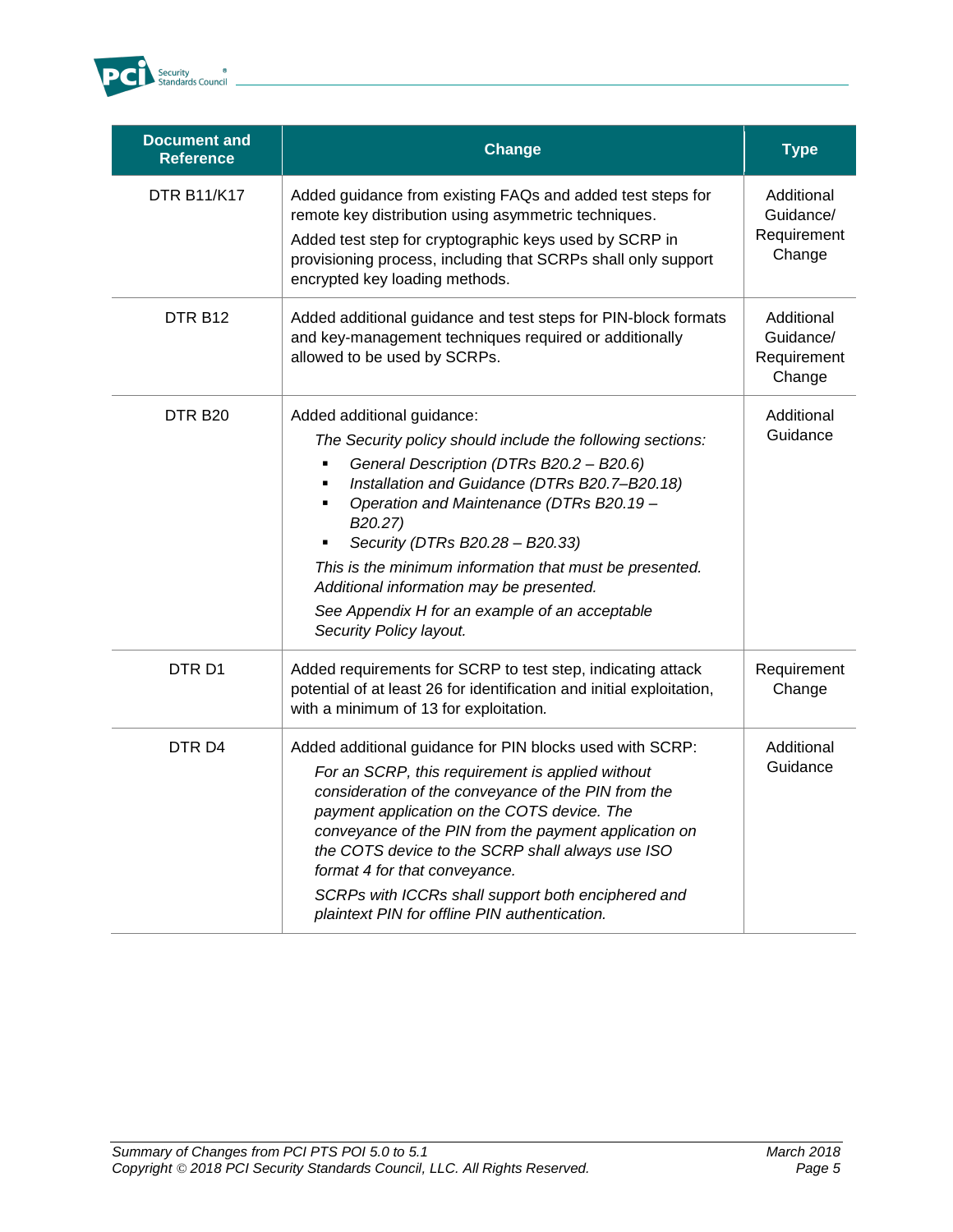

| <b>Document and</b><br><b>Reference</b> | <b>Change</b>                                                                                                                                                                                                                                                                                                                                                                                                                                                                                                                                                                                                                                                                                                                                                                                                                                                                                                                                                                                                                                                                                                                                                                                                                                                                | <b>Type</b>            |
|-----------------------------------------|------------------------------------------------------------------------------------------------------------------------------------------------------------------------------------------------------------------------------------------------------------------------------------------------------------------------------------------------------------------------------------------------------------------------------------------------------------------------------------------------------------------------------------------------------------------------------------------------------------------------------------------------------------------------------------------------------------------------------------------------------------------------------------------------------------------------------------------------------------------------------------------------------------------------------------------------------------------------------------------------------------------------------------------------------------------------------------------------------------------------------------------------------------------------------------------------------------------------------------------------------------------------------|------------------------|
| DTR F1                                  | Added additional guidance for open protocol interfaces:<br>Where the interface is supplied by an OEM module:<br>If the module is under the control of the firmware<br>×,<br>and runs in the same space as the firmware, the<br>OEM interface module must still be assessed to<br>ensure that secure pairing (for wireless<br>technologies listed above) is provided for and that<br>secure communications is enforced by the<br>interface.<br>If an independent OEM module is used:<br>٠<br>The protocol and the pairing mechanism must<br>be assessed; and<br>The security of the link between the module<br>and the firmware must be assessed.<br>If the OEM module shares resources with the rest<br>of the device, a vulnerability assessment is required<br>to ensure that the OEM module cannot adversely<br>impact the function of the device.<br>OEM modules that are found to have unaddressed<br>exploitable vulnerabilities may result in the removal of<br>the entire POI device approval.<br><b>Note:</b> If the device implements an IP stack, the device<br>must support TLS 1.2 or higher. When the TLS protocol<br>is supported, this needs to be evaluated under Section I,<br>"Operational Testing" and corresponding PCI Technical<br>FAQ <sub>s</sub> . | Additional<br>Guidance |
| DTR <sub>H3</sub>                       | Added additional guidance for key management used with open<br>protocols:<br><b>Note:</b> This does not supersede any criteria in B11 or<br>K17 but rather is required for any device implementing<br>protocols evaluated under Open Protocols-i.e., key-<br>related Security Protocols, such as SSL/TLS, SSH, VPN<br>technologies.<br>This requirement applies to all declared Security<br>Protocols defined in Section F1.                                                                                                                                                                                                                                                                                                                                                                                                                                                                                                                                                                                                                                                                                                                                                                                                                                                 | Additional<br>Guidance |
| DTR K1                                  | Added additional guidance prohibiting whitelists for SCRs used<br>with COTS devices and SCRPs:<br>An SCR intended for use with a COTS device or an<br>SCRP shall not release account data in the clear, even<br>via a whitelist mechanism.                                                                                                                                                                                                                                                                                                                                                                                                                                                                                                                                                                                                                                                                                                                                                                                                                                                                                                                                                                                                                                   | Additional<br>Guidance |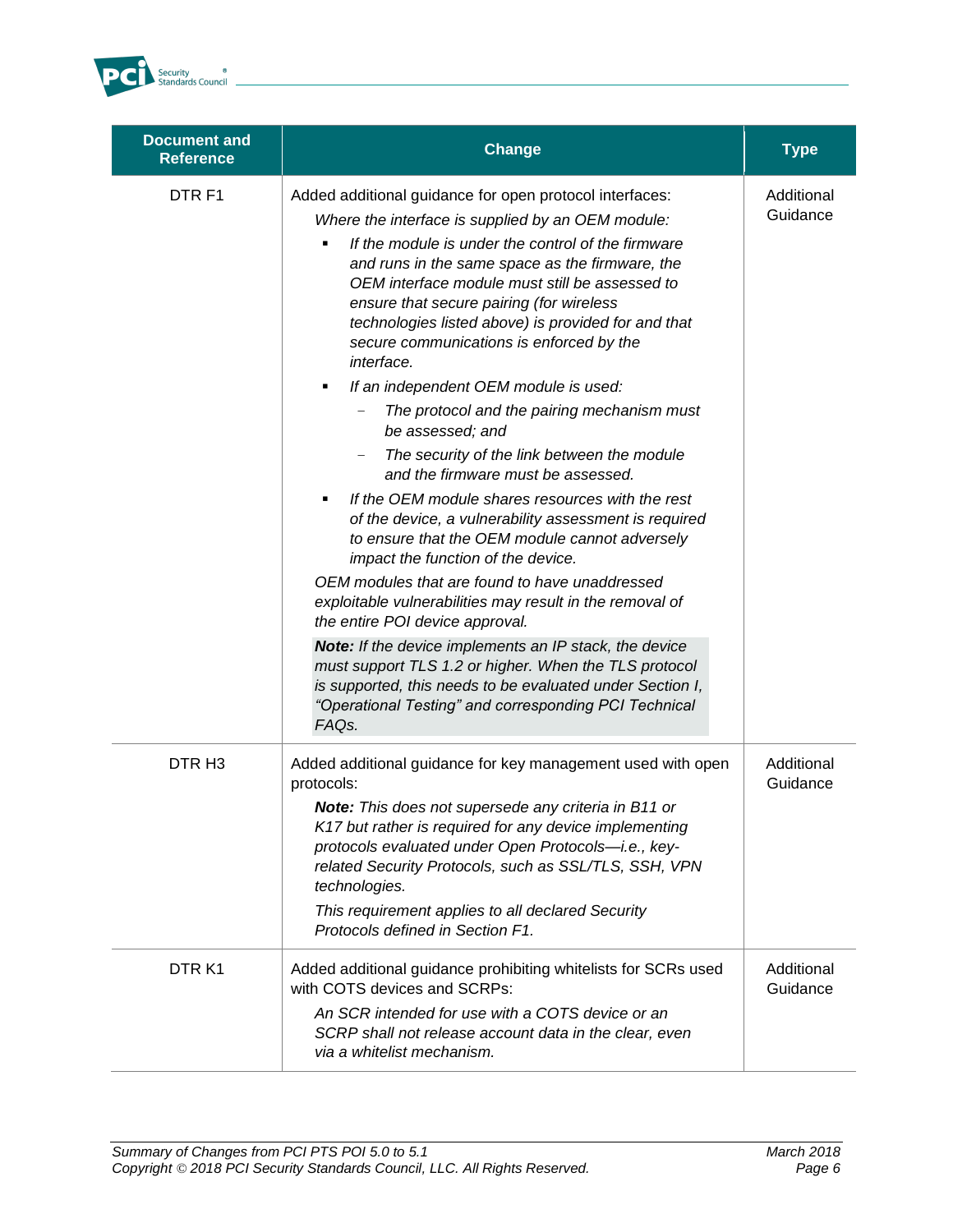

| <b>Document and</b><br><b>Reference</b> | <b>Change</b>                                                                                                                                                                                                                                                                                                                                                                                                                                                                     | <b>Type</b>                                      |
|-----------------------------------------|-----------------------------------------------------------------------------------------------------------------------------------------------------------------------------------------------------------------------------------------------------------------------------------------------------------------------------------------------------------------------------------------------------------------------------------------------------------------------------------|--------------------------------------------------|
| <b>DTR K1.1</b>                         | Added additional guidance for analysis of ICCRs:<br>DTRs A1.8, A1.11, and A1.13 must be completed for the<br>ICCR where any specific references to "PIN" are to be<br>read as "account data."<br>Modified test step to call out testing for contactless and manual<br>PAN entry.                                                                                                                                                                                                  | Additional<br>Guidance                           |
| DTR K4                                  | Added guidance from existing FAQs on key management for<br>SRED:<br>Double-length TDES keys used in connection with<br>SRED can only be used in unique-key-per-transaction<br>implementations as defined in ISO 11568 for key<br>derivation or transformation-e.g., DUKPT. Double-<br>length TDES keys are not permitted for use in SRED in<br>Master/Session or Fixed key implementations.                                                                                       | Additional<br>Guidance                           |
| <b>DTR K11.2</b>                        | Added guidance and test step on documentation and usage of<br>APIs:<br>The vendor must provide to the PCI PTS laboratory a<br>guidance document that states the exact scope of the<br>PTS evaluated firmware (down to the level, including<br>version, of libraries and binaries). This shall include all<br>security-relevant APIs to confirm that they are used by<br>the application rather than the application using its own<br>cryptographic primitives and key management. | Additional<br>Guidance/<br>Requirement<br>Change |
| DTRK16                                  | Added additional guidance for use of surrogate PANs by<br><b>SCRPs:</b><br>SCRPs must tokenize the PAN data to send to the<br>payment application on the COTS device for use in<br>formatting the ISO format 4 PIN block. An example of an<br>acceptable PAN token is one described in ANSI X9.119-<br>2 using a format-preserving scheme.                                                                                                                                        | Additional<br>Guidance                           |
| DTR K24                                 | Added test steps for new requirement for secure enablement<br>tokens required from the Software-based PIN on COTS (SPoC)<br>monitoring system for operation of the SCRP.                                                                                                                                                                                                                                                                                                          | Requirement<br>Change                            |
| DTR - Appendix A1.1                     | Added clarification text on use of polarizers in touchscreens.                                                                                                                                                                                                                                                                                                                                                                                                                    | Additional<br>Guidance                           |
| DTR - Appendix F                        | Added additional clarification for side channel analysis testing.                                                                                                                                                                                                                                                                                                                                                                                                                 | Additional<br>Guidance                           |
| DTR - Appendix H                        | New appendix with Security Policy Template.                                                                                                                                                                                                                                                                                                                                                                                                                                       | Additional<br>Guidance                           |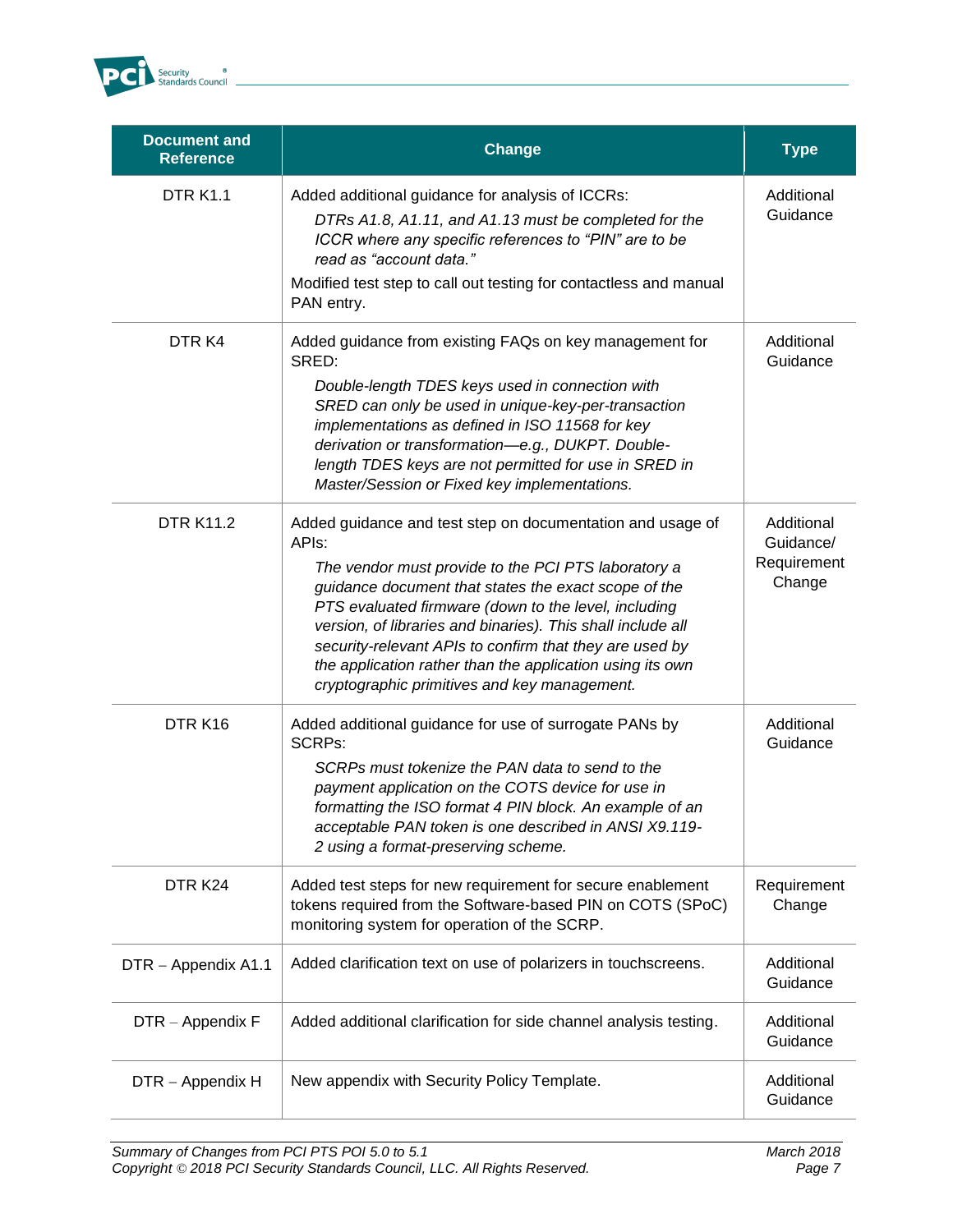

| <b>Document and</b><br><b>Reference</b>         | <b>Change</b>                                                                                                                                                                                                                                                                                                                                                                                                                                                                                                                                                                                                                                                                                                                                                                                                                                                                                                                                                                             | <b>Type</b>                                      |
|-------------------------------------------------|-------------------------------------------------------------------------------------------------------------------------------------------------------------------------------------------------------------------------------------------------------------------------------------------------------------------------------------------------------------------------------------------------------------------------------------------------------------------------------------------------------------------------------------------------------------------------------------------------------------------------------------------------------------------------------------------------------------------------------------------------------------------------------------------------------------------------------------------------------------------------------------------------------------------------------------------------------------------------------------------|--------------------------------------------------|
| <b>Vendor Questionnaire</b>                     |                                                                                                                                                                                                                                                                                                                                                                                                                                                                                                                                                                                                                                                                                                                                                                                                                                                                                                                                                                                           |                                                  |
| VQs - Sections A, B,<br>D, and K and<br>Annex A | New and modified questions in support of changes and<br>additions in DTRs enumerated above.                                                                                                                                                                                                                                                                                                                                                                                                                                                                                                                                                                                                                                                                                                                                                                                                                                                                                               | Additional<br>Guidance/<br>Requirement<br>Change |
| <b>Program Guide</b>                            |                                                                                                                                                                                                                                                                                                                                                                                                                                                                                                                                                                                                                                                                                                                                                                                                                                                                                                                                                                                           |                                                  |
| PG - Section 1                                  | Modified Related Publications text.                                                                                                                                                                                                                                                                                                                                                                                                                                                                                                                                                                                                                                                                                                                                                                                                                                                                                                                                                       | Additional<br>Guidance                           |
| PG - Section 2                                  | Modified the Device Management Requirements text to be<br>consistent with SR and DTR documentation.                                                                                                                                                                                                                                                                                                                                                                                                                                                                                                                                                                                                                                                                                                                                                                                                                                                                                       | Additional<br>Guidance                           |
| PG - Section 3                                  | Added a reporting requirement for PTS vendors on firmware<br>maintenance and modifications:<br>As of 1 May, the vendor must complete and submit to<br>PCI an Attestation of Validation (AOV) confirming<br>adherence to the program guide-i.e., either the<br>firmware has not been amended or the changes made<br>are within the wildcard parameters or the changes were<br>submitted for evaluation. For devices supporting open<br>protocols, the vendor must provide evidentiary materials<br>that an auditable record of an ongoing vulnerability<br>assessment process exists by providing a copy of the<br>vendor's sign-off form specified in Requirement G1. This<br>applies to all unexpired approvals that exist for the<br>vendor as of 31 December of the prior year. Failure to<br>submit the annual AOV means further report<br>submissions by the vendor will not be processed. An<br>AOV is not required for devices that are End of Life as<br>enumerated in Section 5. | Requirement<br>Change                            |
| PG - Section 10                                 | Added acronym definitions for COTS, SCR, SCRP, SPoC, and<br>SRED.                                                                                                                                                                                                                                                                                                                                                                                                                                                                                                                                                                                                                                                                                                                                                                                                                                                                                                                         | Additional<br>Guidance                           |
| PG - Appendix A                                 | Modified SCR approval class description.<br>п<br>Added SCRP approval class description.<br>٠<br>Stipulated approval expiry for SCRPs as five years after<br>п<br>date of approval.<br>Specified that for new approvals, SCRPs must always use<br>the most current version of the Security Requirements.<br>Added SCRP to Specific Features per Approval Class.<br>٠<br>Added FAQ text for requiring ISO Format 4 PIN blocks on<br>٠<br>POI v4.                                                                                                                                                                                                                                                                                                                                                                                                                                                                                                                                            | Additional<br>Guidance                           |